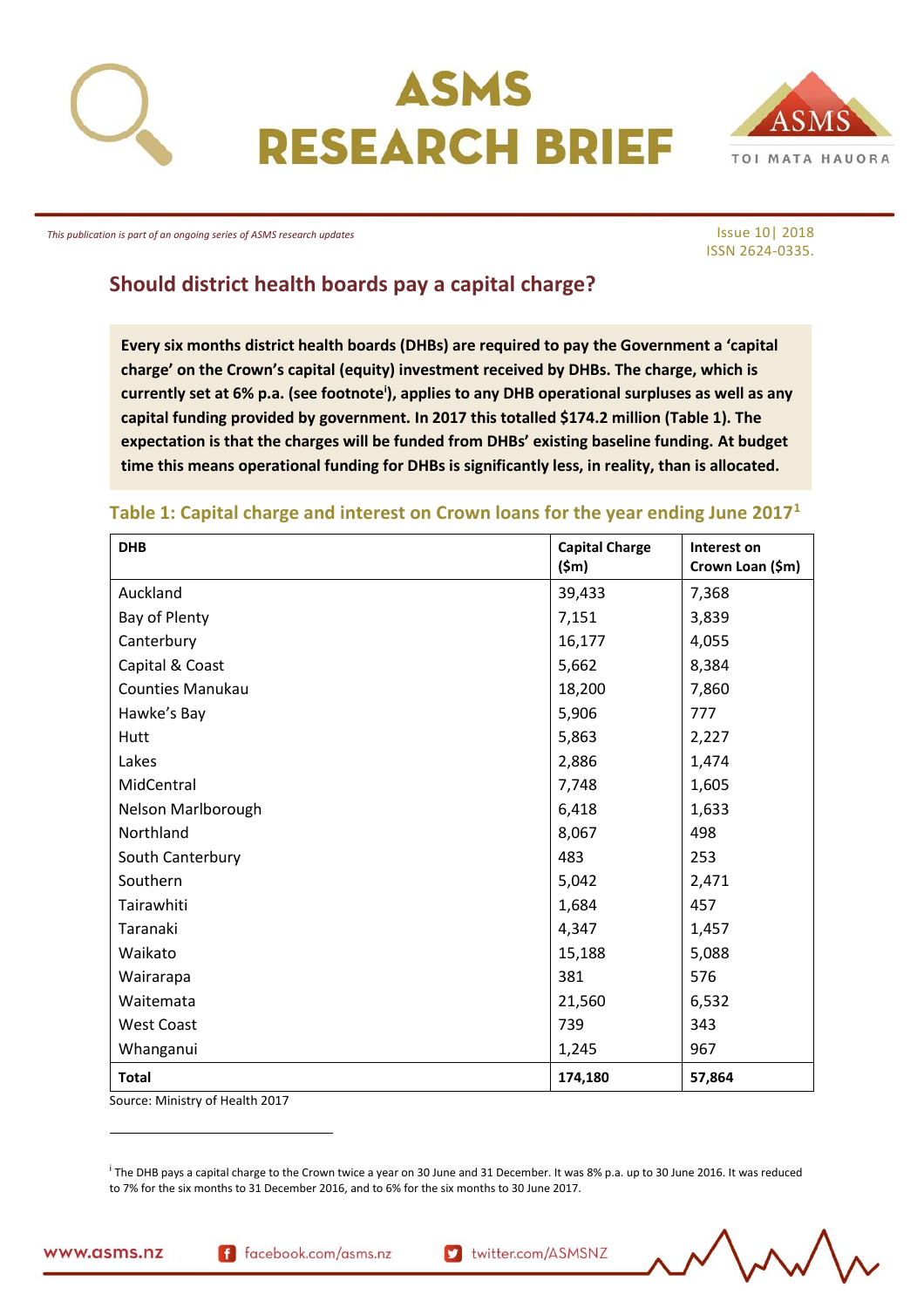DHBs have tended to lessen the impact of the capital charge by using a government loan to finance capital projects because it carries a lower interest rate. (In addition to the capital charge, DHBs up until now have paid interest on debt from government loans totaling \$57.9 million in the year to June 2017.) But that pressure relief valve was closed off when the Government advised DHBs that as of 15 February 2017, they could no longer access Crown debt financing for funding capital investment. All Crown capital funding is now made via Crown equity injections, and DHBs have been directed to convert their existing Crown loans into equity, thereby making Crown debt financing subject to the capital charge and at least partially offsetting the benefits to DHBs of a reduced capital charge rate.<sup>2</sup>

The fairness and rationale for the capital charge regime, which effectively has the government playing shareholder and banker to DHBs, have come under question, including from the Auditor-General. This paper, responding to the Auditor-General's call for more debate on the matter, looks at the effects of the capital charge on DHB budgets and services, and its unintended consequences. With DHB capital spending needs forecast to exceed \$14 billion over the next 10 years, indicating a substantial additional capital charges to come for DHBs, the paper also considers whether the rationale for its use is valid.<sup>3</sup>

## **The problem**

The effect of the capital charge regime on individual DHBs depends on the relation between their income and the asset base on which they pay capital charges: the greater the proportion of a DHB's income taken up by capital charges, the greater the financial risk to the DHB.

DHBs facing major building costs are especially vulnerable. A PriceWaterhouseCooper (PwC) report on Canterbury DHB's financial difficulties, for example, found that depreciation and capital charges associated with the close to \$1 billion of new hospital facilities are the primary drivers behind growing deficits. The impact of the capital charge on the Southern DHB's financial viability is also in question, with the DHB's future building programme now officially estimated to cost up to \$1.4 billion over 7 to 10 years. $45$ 

An underlying issue is that DHBs have limited options for improving their income:asset ratio. By and large, government decides on their income, and since 2009/10 DHBs have seen a significant drop in the value of government funding.<sup>6</sup> Consequently, as the Auditor-General has noted, "There have ... been consistently negative levels of retained earnings, suggesting there is little money available from operating surpluses to reinvest in DHB assets".<sup>7</sup>

The Auditor-General has also found DHBs' ability to adjust their net assets is limited "because DHBs have little surplus assets to make a capital repayment (such as cash) and their larger capital assets (such as hospital buildings or clinical equipment) cannot be easily reduced in size or value".<sup>8</sup>

The Auditor-General's observations that the challenging funding situation is leading DHBs to focus on meeting immediate operating needs, while there is a "consistent underspending against budget for capital expenditure", are reinforced in the Ministry of Health's performance data for the 2016/17 financial year (Table 2).9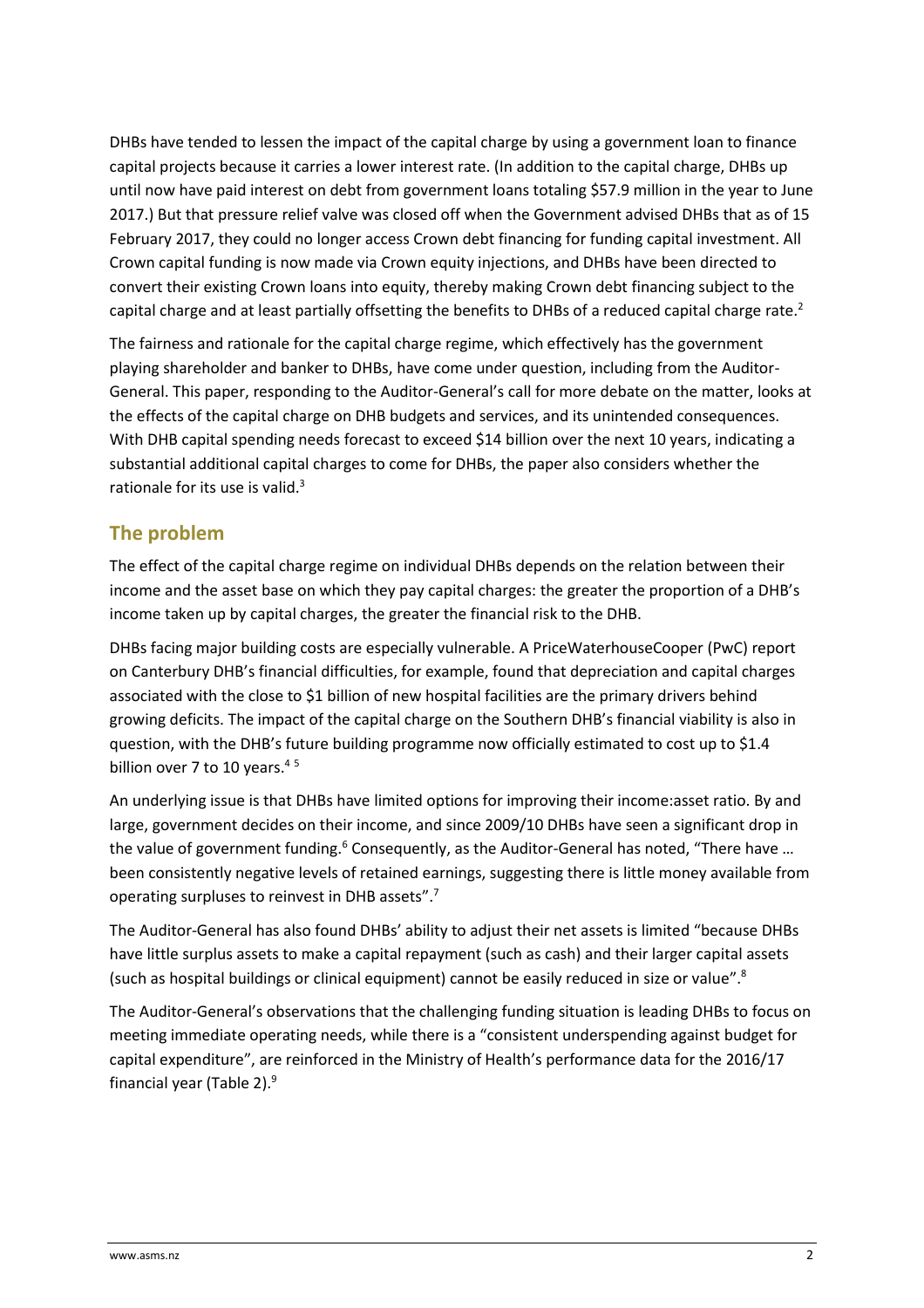Overall, capital expenditure was almost \$200 million short of what had been planned. Four of the seven listed categories saw less than half of budgeted spending actually spent, including clinical equipment amounted (47%), other equipment (40%), motor vehicles (33%), and software (39%). Spending on information technology, the future use of which is emphasised in the updated New Zealand Health Strategy, was just 64% of what was budgeted.

|                              | Planned (\$m) | Actual (\$m) | Variance (\$m) |
|------------------------------|---------------|--------------|----------------|
| Land                         | 0             | 0.4          | $+0.4$         |
| <b>Buildings &amp; Plant</b> | 438.9         | 411.8        | $-27.1$        |
| <b>Clinical Equipment</b>    | 162.3         | 76.9         | $-85.4$        |
| Other Equipment              | 24.5          | 9.7          | $-14.8$        |
| <b>Motor Vehicles</b>        | 16.5          | 5.4          | $-11.1$        |
| Information<br>Technology    | 42.7          | 27.3         | $-15.4$        |
| Software                     | 75.5          | 29.4         | $-46.1$        |
| <b>Total</b>                 | 760.4         | 560.9        | $-199.5$       |

## **Table 2: District Health Board Capital Expenditure for the year to 30 June 2017**

Source Ministry of Health 2017

Finance Minister Grant Robertson says a required capital spend signalled by DHBs of \$14 billion over the next decade reflects a long period of under-investment.<sup>10</sup> Concerns about DHB deferred maintenance and under-investment in buildings and equipment had previously been raised in separate reports from Treasury and the Auditor-General. As the latter indicated, DHBs appeared focused "on delivering short-term results within a challenging operating environment and financial constraints," to the detriment of longer-term planning and capital investment. $^{11}$   $^{12}$ 

Under section 41 of the New Zealand Public Health and Disability Act 2000 and section 51 of the Crown Entities Act 2004, every DHB must operate in a financially responsible manner. They must endeavour to cover all their annual costs (including cost of capital) from their net annual income.

Physical assets make up a large proportion of each DHB's balance sheet. In 2016, the three Auckland DHBs alone had \$2.4 billion invested in property, plant and equipment. Sound management, maintenance and investment decisions of DHBs' physical assets are therefore critical to the effectiveness and efficiency of New Zealand's future health services.

However, the Auditor-General reported in a 2016 assessment of DHBs' asset management that "DHB asset and finance management practitioners confirmed that immediate financial and operational imperatives sometimes dominate decision-making." Between 2008/09 and 2014/15, internal funding from DHBs' net operating cash flows covered only 55% of their total capital investment needs. Using depreciation as a proxy for how much is being 'consumed', the Auditor-General's analysis also showed that 12 of the 20 DHBs (60%) did not have enough internally generated funds to cover their renewal spending needs. $^{13}$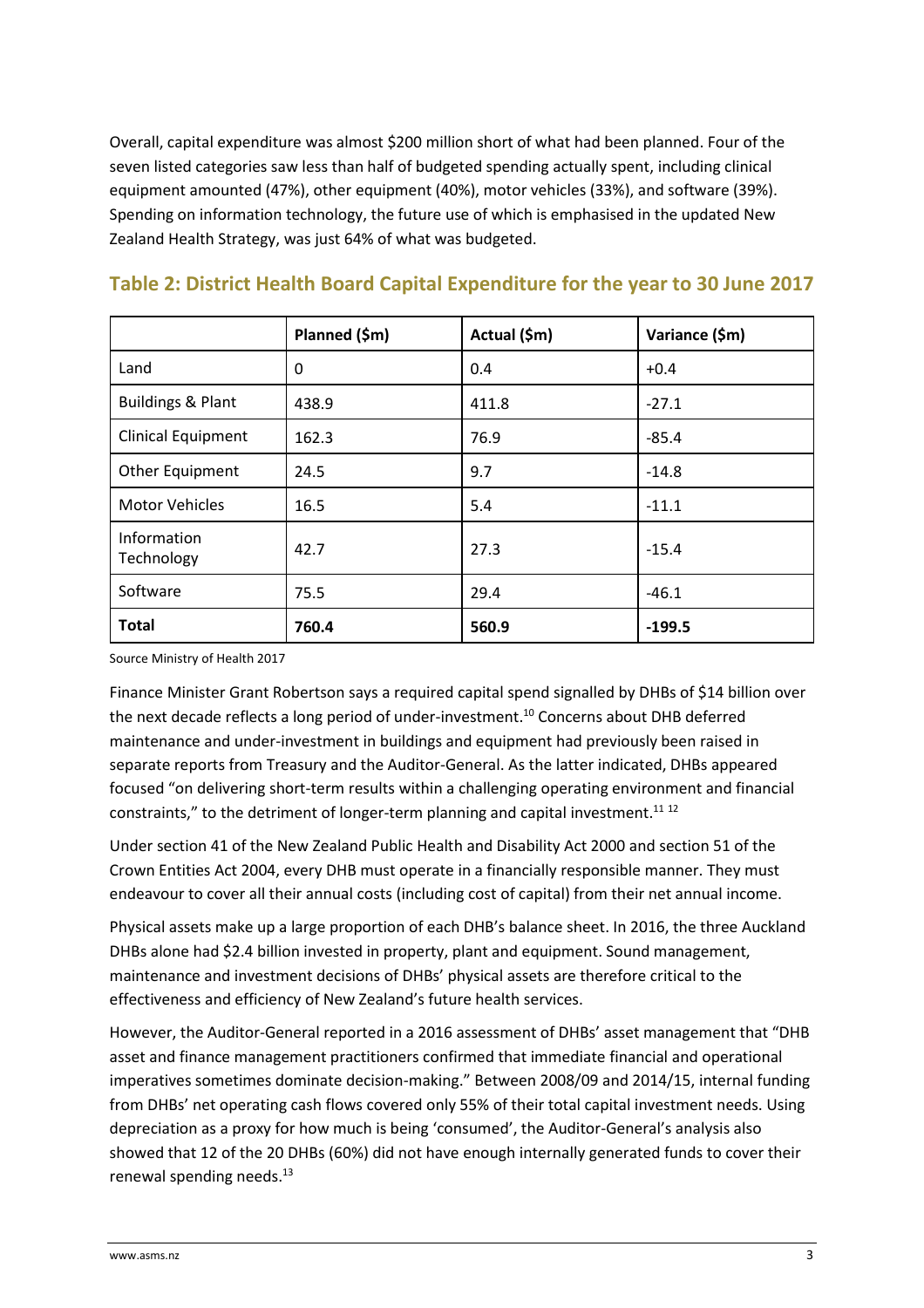Further: "Our auditors estimated that [in 2013] more than \$300 million of clinical equipment had remained in use past the end of its theoretical useful life." While only a small proportion of buildings were considered to be past their use-by date, the consequences of not investing in new buildings well before the old ones reach the end of their useful life can be costly financially and in terms of the quality and safety of health care, as is well illustrated in a report on the current state of Dunedin's hospital buildings prepared by consultancy firm Sapere. $^{14}$ 

As immediate financial and operational pressures contribute to budgeted capital expenditure being diverted to operational expenditure, at the same time there are strong *disincentives* for DHBs to invest in capital. New and well-maintained assets generally have a higher value than older assets and so incur additional expenses (such as depreciation expense, as well as capital charges). By not spending on building and equipment, these additional expenses can be avoided in the short term.

However, in the longer term (and in some cases the 'longer term' is today for some deferred maintenance of the past), maintenance costs become higher. This has been the case, for example, for the Southern DHB, where the Sapere report found financial pressure as a key factor in the 'false economies' of patching up buildings on top of earlier patches. Several buildings, including the ninestory clinical services block, were assessed as being at the end of their service life and were in such poor shape that they were unable to be economically 're-lifed'. International studies show the cost of deferred maintenance can be many times that of an early intervention cost.

The impact on services can also be costly, financially and in terms of the quality and safety of health care. As the Sapere report found, the "deteriorating physical environment is eroding quality of care, creating safety risks, and causing distress to patients and staff," as well as causing delays and "leading to an increased likelihood of adverse events for both staff and patients". Poor maintenance of hospital buildings has been cited as a serious health and safety hazard in the United States and Britain's National Health Service (NHS). $^{15\,16}$ 

## **Stated reasons for the capital charge**

The capital charge was first introduced into central government in the early 1990s as part of a wider policy to emulate market forces within government.<sup>17</sup> A similar capital charge in Britain's National Health Service (NHS), which was also subject to commercial market-oriented policies, had been introduced in 1991.

In the context of policies supporting competition between public and private sectors (as well as within the public sector), the introduction of a capital charge was seen as a logical move. Bringing public sector capital accounting into line with private sector conventions in respect of returns on capital was an attempt to create a 'level playing field' by disguising the most significant difference between the two sectors.<sup>18</sup>

In 1992 a commissioned report (by American-based investment banking firm CS First Boston) to the New Zealand Government on setting up a commercial health system, including the setting up of Crown Health Enterprises (CHEs) in the public sector to compete for government funding with private providers, advised:19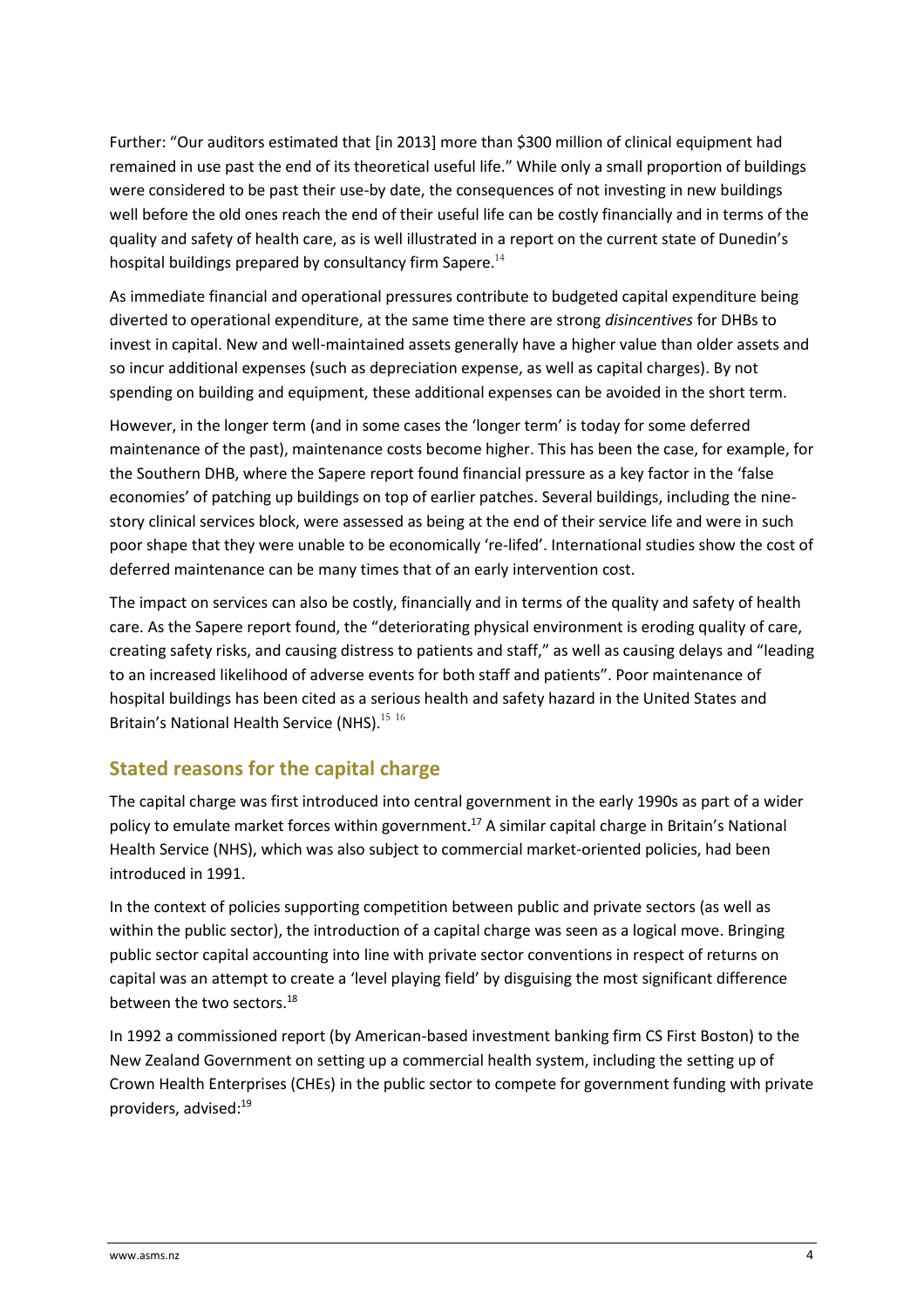*"Several major private health care providers we have interviewed believe there is a significant risk that they will not be allowed to compete on a 'level playing field'. In particular, concern has been expressed to us that public sector providers may not be required to earn a normal return on their (appropriately valued) assets…"*

*"…to ensure neutrality, the CHEs should be required to earn a weighted average cost of capital (return on equity and debt) comparable to that earned in the private sector in activities with similar risk characteristics…."*

*For presentational reasons, the [Government] may wish to describe the dividends paid by CHEs as a 'capital charge'.*

The report also advised that "The process adopted for the establishment and management of CHEs must ensure that managers have incentives to lease or otherwise dispose of surplus assets," and noted that "the rationalisation of public assets may be important in facilitating entry by new providers." The capital charge was seen as a way of providing such an incentive.

The proponents of a commercial model for New Zealand's public health system claimed the capital charge would create remarkable efficiency gains for CHEs, though there appears to be no evidence available to support this. An examination of capital charging as a tool of new public management found that "in practice, they [CHEs} were so financially distressed that they did not actually pay capital charges".<sup>20</sup> Ironically, the charge was not introduced until the market-oriented CHE model was replaced in 1998 by a Hospital and Health Services (HHSs) model, which was intended to be less commercially focused.

Despite the widely acknowledged failure of the market-oriented policies and the return to a more cooperative, non-competing public health sector model in 2001, with the establishment of district health boards (DHBs), the capital charge has remained. The initial rationale for its existence is also fundamentally unchanged.

According to Treasury, the charge is "to ensure that the cost of capital was transparent and taken into account in decision making. It also aimed to ensure public sector outputs were fully costed [ie, including capital costs] and therefore comparable to the private sector."<sup>21</sup> In a report to the Finance Minister in 2012, Treasury advised: "Charging DHBs for the capital they hold supports a level playing field between DHBs and private providers." <sup>221</sup>

Treasury also explains: "Within the public service there is often no market price for the services produced, and consequently there is little competitive pressure to manage input costs. This issue can be particularly severe in relation to capital, which can be viewed as a 'free good' by agencies once provided by government." The purpose of capital charge is to provide incentives for public service agencies to improve their capital management and to dispose of surplus fixed assets."23 24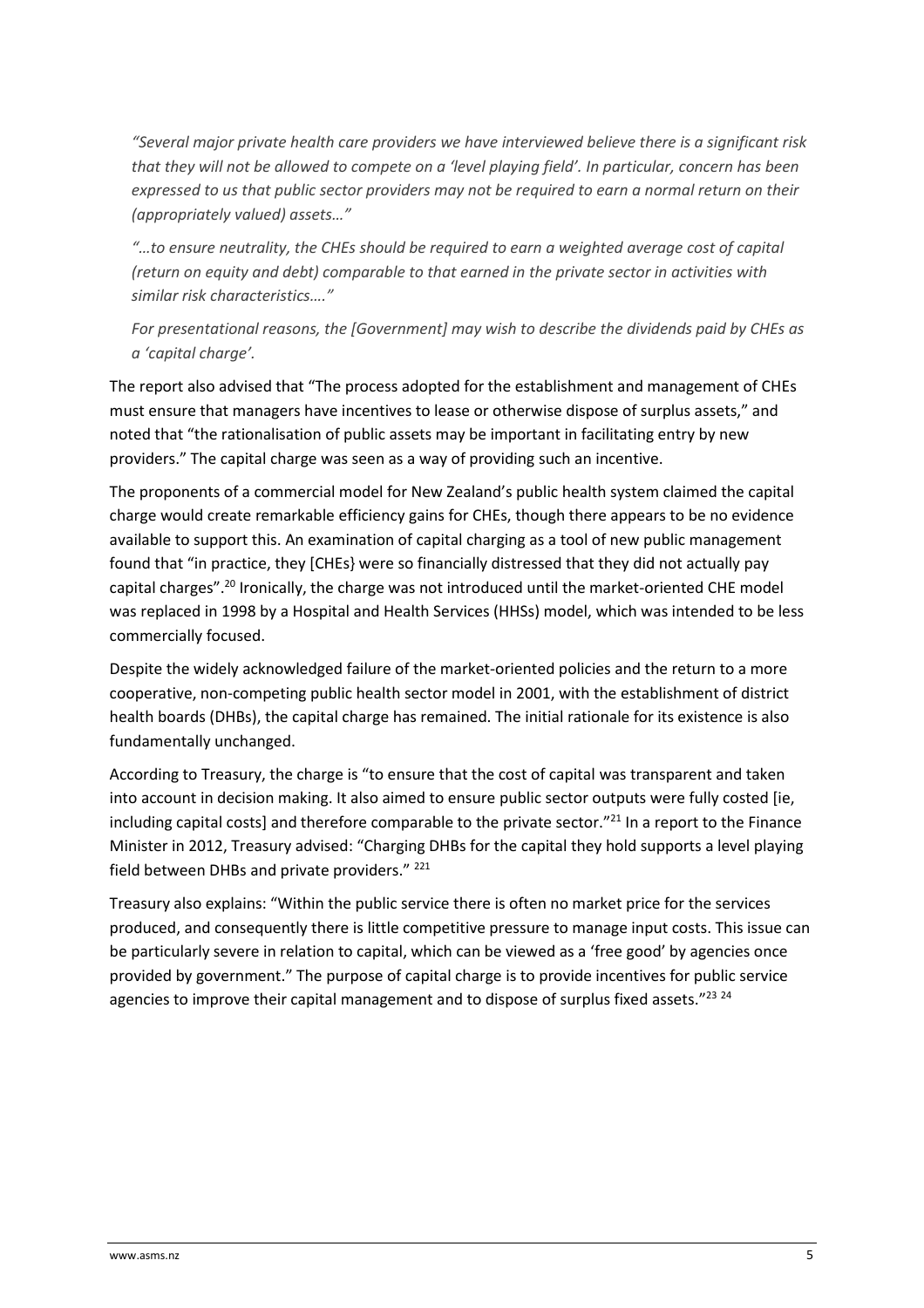A further reason for introducing the capital charge, though not explicitly stated, may be politically or ideologically motivated through providing incentives for DHBs to privatise public assets. One way to avoid the capital charge, and depreciation costs, is to sell buildings to private companies and lease them back, or lease new buildings from private owners rather than paying for new ones. Such approaches were advocated by the previous Government, typically through public-private partnerships (PPPs) or private finance initiatives (PFIs). The PwC report on Canterbury DHB's financial difficulties recommended – with the previous Minister of Health's support – a sell-and-lease-back option after finding depreciation and capital charges associated with the close to \$1 billion of new hospital facilities are the primary drivers behind the DHB's growing deficits. (Sell-and-lease-back arrangements, however, may now be less attractive options following recent changes to accounting standards.) Meanwhile, consultants have suggested the Southern DHB "will need to be innovative in the way it finds capital to make things happen" with regards to Dunedin's planned new hospital buildings, which are now estimated to cost up to \$1.4 billion.<sup>25 26</sup>

## **How is the capital charge rate established?**

The capital charge rate is calculated in the same way as the public sector discount rate, which is used by government to 'weight' future costs and benefits when agencies carry out cost-benefit analysis, and to estimate the cost to the Crown of investing in public assets (the capital charge calculation).

The public sector discount rate is calculated through a 'social opportunity cost' of capital approach, whereby public projects are discounted by reference to the rate of return that could be earned from the next best alternative use of public funds. This next best alternative is usually taken to be a private sector project with similar risk characteristics to the public project under consideration.<sup>27</sup> <sup>28</sup>

The main rationale for this is that if the return on public projects does not at least meet the hurdle of the next best rate of return available to the government, then government investment displaces, or crowds-out, an investment that would have generated more overall value.

Currently, a Treasury working paper explains, share market returns are considered to be the most appropriate measure of 'the next best alternative' to the government because, it is argued, the market has incentives to carry out the most productive investments in the economy and these returns are available to the public. In addition, the Government already invests in the share market via the New Zealand Superannuation Fund. Theoretically, it could choose to substitute between this investment and other public projects. However, there is no completely objective way of determining public sector discount rates and, "Despite many years of debate, there is no consensus on this topic, either in academic research or in policy guidance." <sup>29</sup>

## **Arguments against the capital charge**

The underlying reasons for introducing the capital charge - to allow comparisons to be made between public and private providers, and to improve cost effectiveness - rely on two arguable premises. The first is that the charge realistically represents the cost of capital to the Crown; the second is that a public health service provider is sufficiently similar to a private enterprise that the imposition of a private sector financial regime would lead to greater efficiency.<sup>30</sup>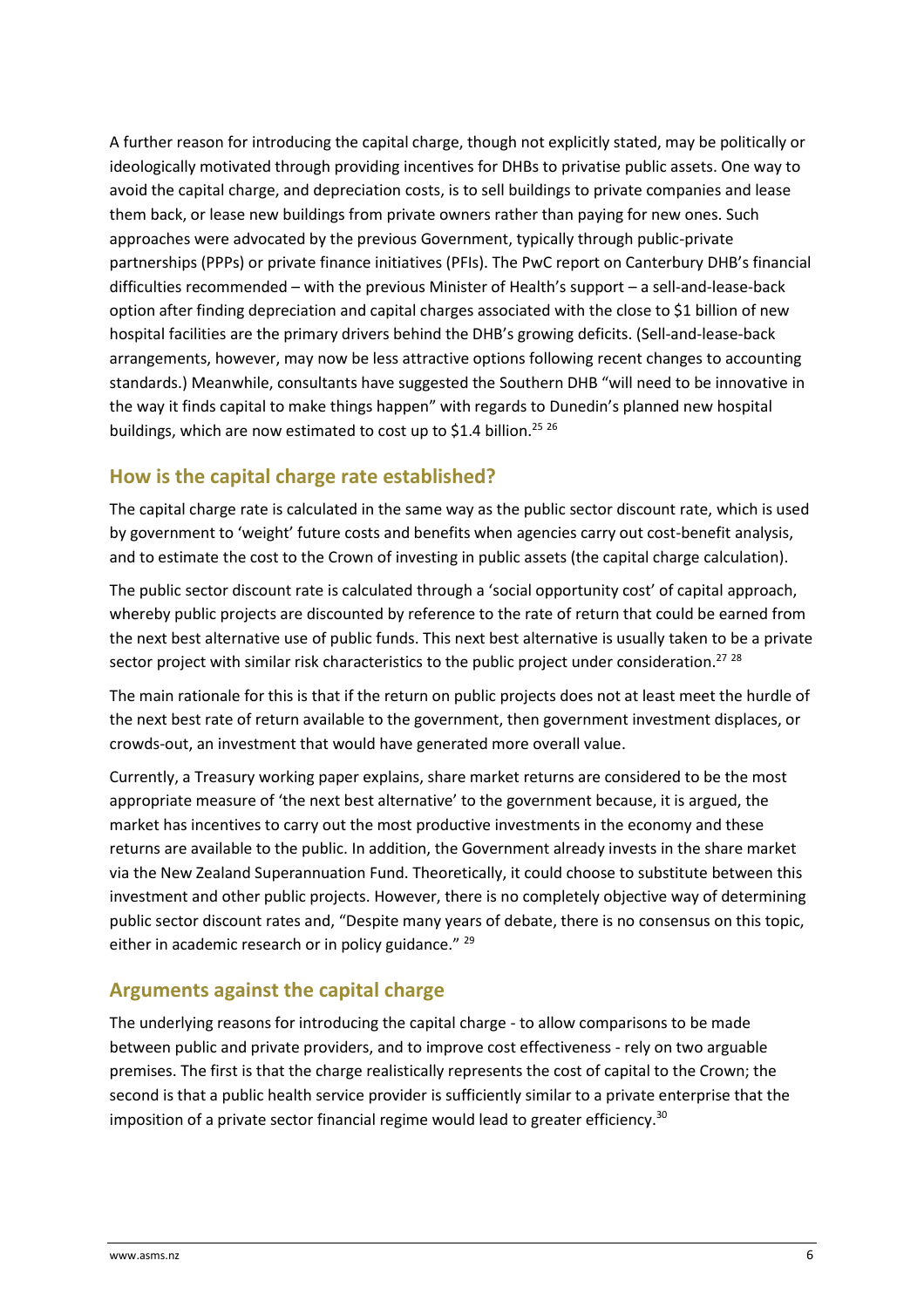On the first, it is argued that the capital charge does not fairly represent the cost of capital to the Crown. The Government on the whole has two sources of capital: taxes and debt. The administration cost of collecting taxes has been consistently less than 1% of net revenue collected, while government costs of borrowing are typically lower than private costs of borrowing, given its implicit taxpayer guarantee, and generally reflect New Zealand Government Bond rates. In January 2018 the 10-year Government Bond rate was just under 3% - or half of the reduced capital charge rate of 6%.<sup>31</sup>

As explained above, the capital charge is set by reference to the rates of return that the government could hypothetically earn by investing public funds in private investments (eg, the share market), rather than directly reflecting the cost of capital to the Crown. But, leaving aside questions of political ideology, it is considered unlikely that a government would be willing to substitute between public service delivery and private investments. Theoretically, a more feasible measure of opportunity cost would be defined by reference to an alternative method of delivering a comparable service. This may be possible where there are well defined private alternatives, but this is not the case for most social sector services in New Zealand, including most public health services.

For these reasons, a working paper examining public sector discount rates, published by Treasury, suggests the social opportunity cost approach to discounting which determines the capital charge rate may not be appropriate to apply to social services and is likely to overestimate the rate.

If the capital charge does not reflect the real cost of capital to the Crown, then its purpose of allowing comparisons to be made between the full costs of output production between the public and private sectors is comparing apples and oranges.<sup>32</sup>

The Auditor-General has drawn attention to a paper citing "great difficulties [that] arise in applying a system of real capital charges within the core government on capital charges and capital spending decisions". These difficulties included: <sup>33</sup>

- imperfect information about the quantity and quality of each output and whether an efficient production cost can be calculated;
- the relatively fixed and consistent nature of the capital charge in an environment of uncertainty;
- conflict between two different approaches to managing entities' balance sheets in a decentralised context– a capital charge regime (a price-signalling approach) and ongoing centralised capital rationing (a quantity-rationing approach); and
- the potential bias of entities towards projects that improve cost efficiency, which helps offset the capital charge, rather than those that improve the quality of services, which does not.

Most significantly, the intended incentives for efficiency to be achieved by capital charges have not been realised; in fact, the evidence indicates the capital management has become more *inefficient* as discussed below.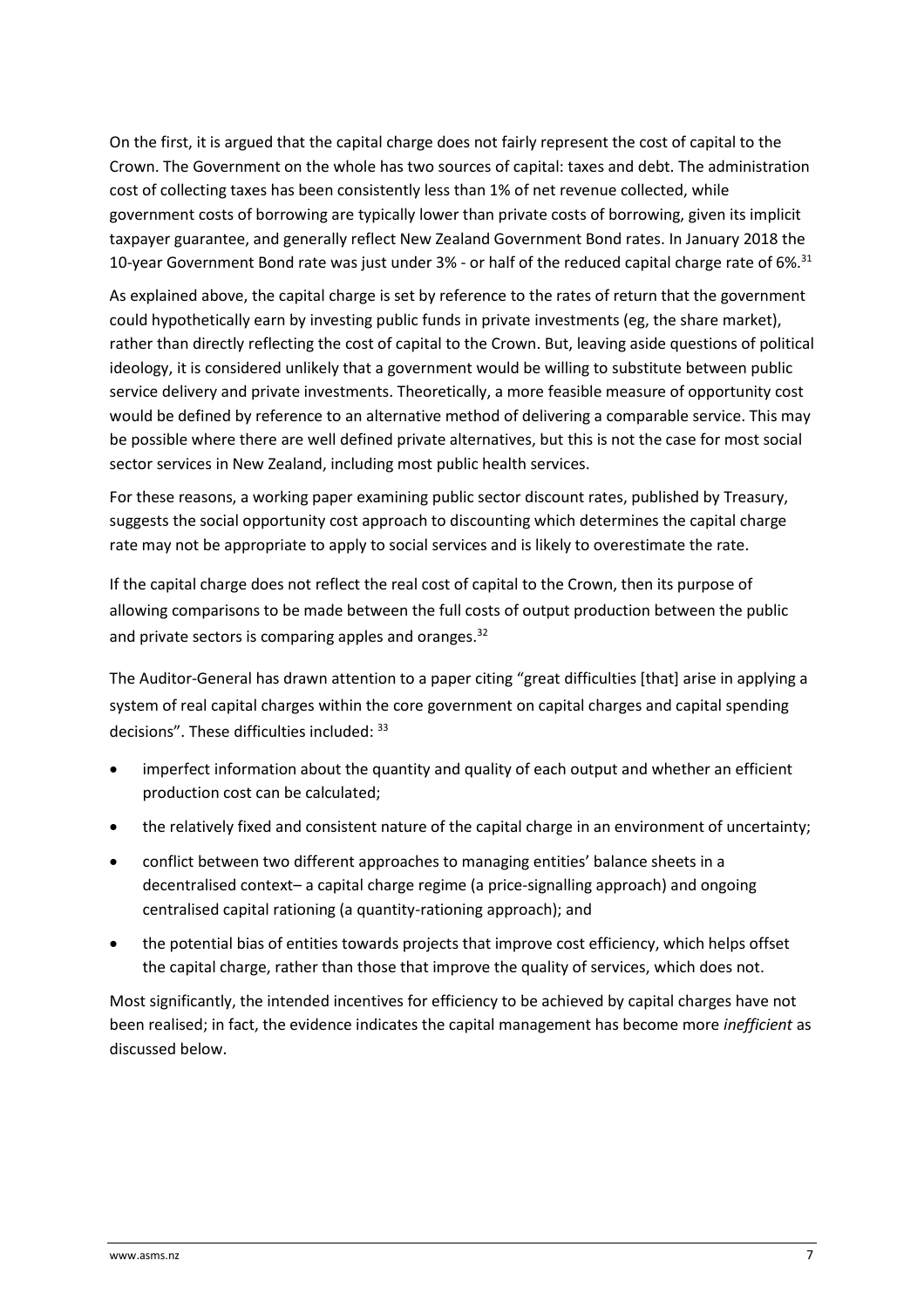# **Questions of efficiency**

The Auditor-General's 2016 report assessing DHBs' asset management found: 34

- About two-thirds of DHBs are unlikely to have substantively updated their asset management plans since 2009.
- DHBs tend not to specify the levels of service they expect from their assets. As a result, reporting on asset performance is generally weak.
- Many DHBs have asset management information systems with advanced functionality but often do not use the full range of that functionality.
- DHBs generally do not systematically collect, maintain, analyse, and use asset information such as about age, condition, and performance – particularly for clinical equipment.
- More than half of the DHBs do not regularly reconcile the information held in their asset management and financial information systems.
- There is limited reporting to governors and senior managers about asset performance and condition.

#### The Auditor-General also reported:

*We looked at measures of capital expenditure management drawn from DHBs' financial statements from 2008/09 to 2014/15… For all the seven years we reviewed, fewer than half of the DHBs had indicators at levels that I would characterise as representing good financial and asset management….*

*These results lead me to question how well positioned DHBs are to support future service delivery. Our audit work since 2009 shows a sector strongly focused on delivering short-term results within a challenging operating environment and financial constraints. But I am concerned that DHB asset management does not seem to have gained much traction in this time.*

Two months after the publication of that report, the Auditor-General's audits of DHBs in 2014/15, which included an in-depth look into the state of DHB assets and the approach that DHBs are taking to manage them, was presented to Parliament and questioned whether the capital charge regime was actually achieving anything other than contributing to DHB financial pressures.<sup>35</sup>

As discussed above, deferred maintenance leads to greater costs down the track. The literature indicates a 'rule of thumb' 1.5% of the current replacement value of a building should be spent on maintenance per year but in some cases may need to be as high as 4% per year.<sup>36</sup> These costs of deferred maintenance have been estimated in the education sector in the United States to be four times higher overall than the cost of timely and regular maintenance. Some cost estimates have been estimated to reach potentially 15 to 30 times higher.<sup>37</sup>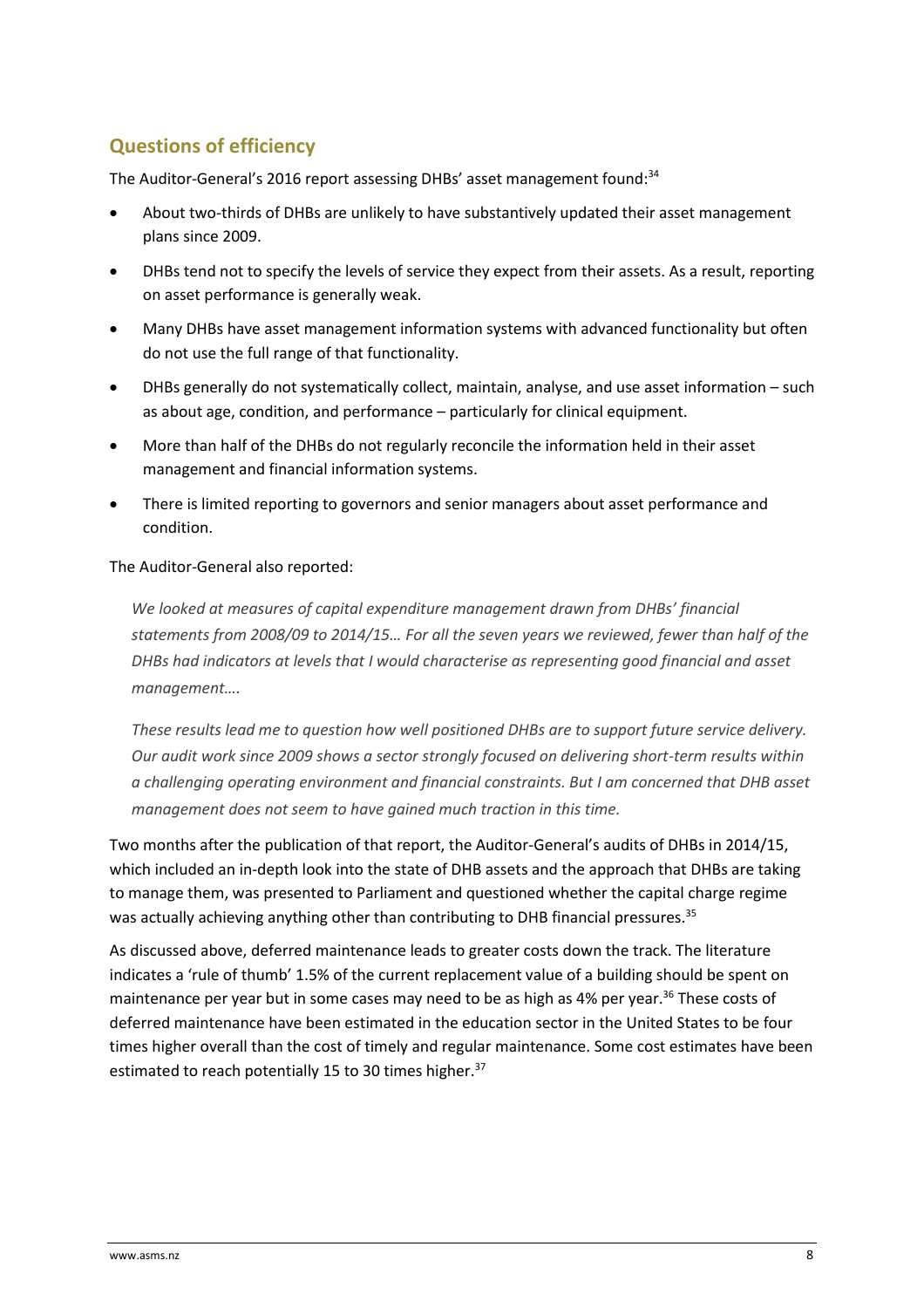In addition, poor hospital maintenance can also impact on the efficiency and safety of day-to day services. The Sapere report on Dunedin hospital summarised the physical conditions:

*Hospital facilities in Dunedin are not just in poor shape but in some instances are crumbling. The major issue is around poor layout, flow, and condition of the current facilities, thereby making it difficult for the DHB to run efficiently or deliver contemporary care to patients. The inflexible and inappropriate nature of the current facilities directly leads to increased costs, reduced service capacity, reduced productivity, and poorer patient outcomes.* 

The report also noted: *"A combination of building layout, patient flow and building condition mean that adverse events relating to delirium, infections, and falls are more likely."*

The literature strongly indicates poor maintenance can lead in particular to increased incidence of hospital-acquired infection, whether it is through damp and mouldy buildings such as revealed at Counties Manukau DHB in numerous media reports over recent weeks, or poorly maintained heating, air-conditioning or water systems. According to one report on Britain's NHS, patients with a hospitalacquired infection on average remain in hospital 2.5 times longer than an uninfected patient and incur hospital costs that are almost three times greater. <sup>38</sup> <sup>39</sup>

### **Discussion**

The evidence discussed in this paper indicates the capital charge regime is providing incentives for the privatisation of public hospital assets. While this was originally intended in the context of explicit market-driven health policies of the 1990s, the intent today appears to be more related to cutting current government spending and forcing DHBs to turn to private investors to either partially or fully finance impending capital projects such as through public-private partnerships (PPPs) or private finance initiatives (PFIs). This has been seen as a form of privatisation by stealth. It is beyond the scope of this paper to examine these financing approaches but an examination by the National Audit Office in Britain, where they have been used extensively to fund capital projects in the NHS, found the longer-term costs of PFI-funded hospital building projects can be up to 70% higher than solely government-funded projects.<sup>40</sup> Some estimated long-term costs of PPPs/PFIs are multiple times the estimated cost of government-funded projects. PPPs have also faced a large number of contractual problems; these and the costs of bailouts and contract terminations have been estimated to cost British taxpayers a conservative £3.7 billion (and still rising).<sup>41</sup> PPPs and PFIs have played a significant part in the NHS's current financial crisis, which is why New Zealand's current Government has rules out their use here.

The evidence on the other stated intent of the capital charge – to achieve greater cost efficiency in the management of health service capital assets – indicates the unintended consequences of the policy are resulting in not only significant *inefficiencies* in capital management but also inefficiencies and safety risks in service delivery. Further, these inefficiencies and safety hazards are worsening with time. DHBs are caught in a negative spiral where the capital charge on top of depreciation costs is contributing to financial pressures that are forcing them to defer maintenance, leading to service inefficiencies and increased capital costs – and additional capital charges – down the track.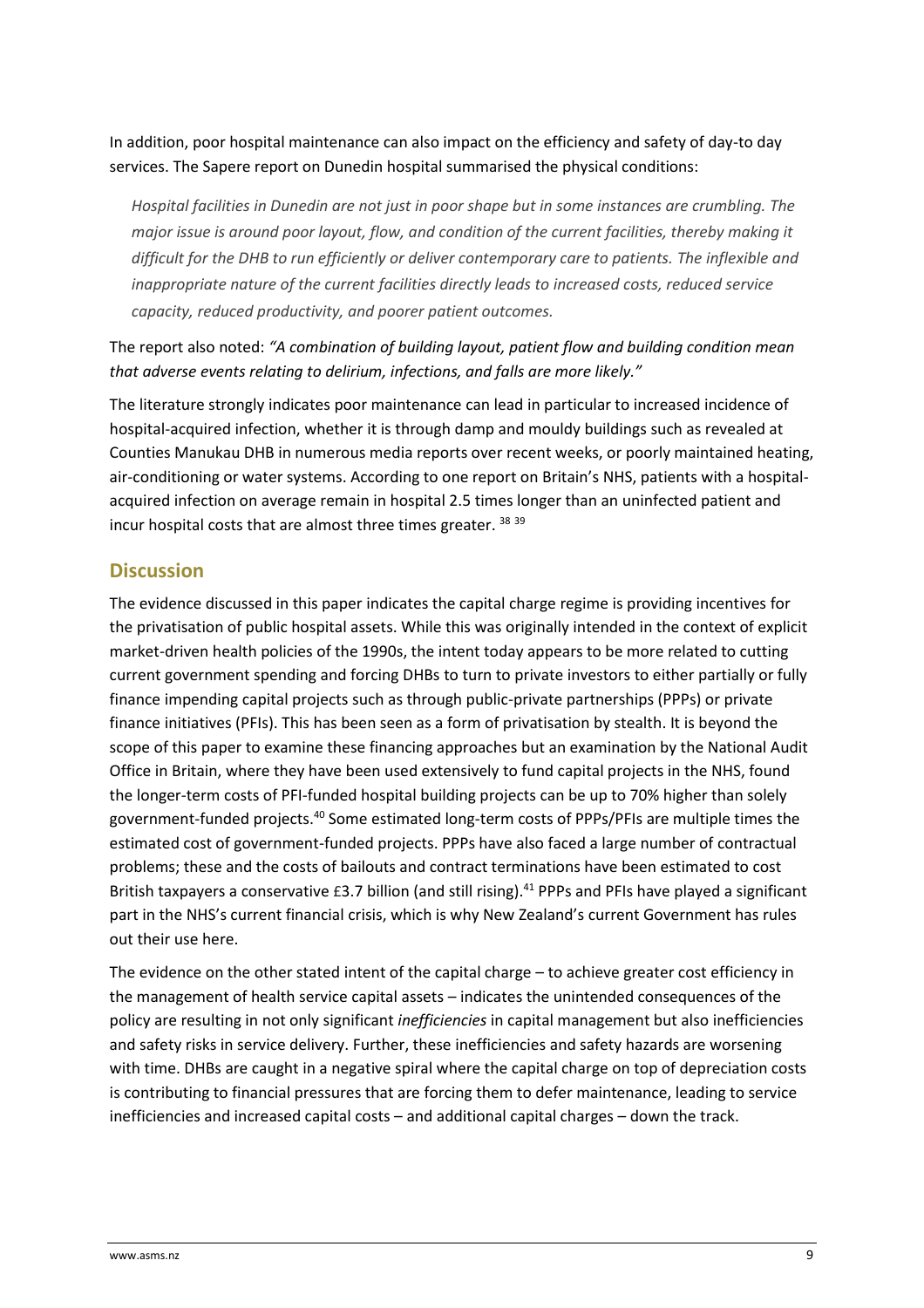Following the Auditor-General's questioning of the use of the capital charge in 2016, then-Opposition health spokesperson Hon Annette King said 'reform' of the capital charge regime was 'imperative', pointing out that "around the world capital charges have been abolished on health funding".<sup>42</sup> In March 2017, current Health Minister David Clark was reported as saying the capital charge regime had not worked well in the health sector. "It's transpired the DHBs don't always behave as Treasury might have [expected]."<sup>43</sup>

On the weight of evidence, and considering the potential impact of the looming capital charge costs indicated for the next decade, there is a compelling case for the immediate abandonment of the capital charge against DHBs.

Further, the shortcomings in DHB capital management identified by the Auditor-General (and similar shortcomings have been identified by Treasury) also require urgent attention.

#### The Auditor-General has observed:<sup>44</sup>

*"Too few people have the skills for preparing robust business cases, and the unpredictable availability of capital funding makes it difficult to set up core capacity. This means that decisionmakers rely heavily on consultants, advisors, and experts." (Ref assets management report 2016).*

#### And Treasury, in its *Briefing to the Incoming Minister* in 2014, commented: <sup>45</sup>

*"Planning and building major hospital infrastructure is not consistently part of the core business of DHBs and, as the Auditor General has observed, there is a shortage of people in New Zealand with the skills needed to prepare business cases and manage and govern large capital projects. Repeatedly contracting out these functions is expensive and means that experience gained on one project is not retained and transmitted to the next… so management and oversight should be centralised."*

Currently, a Capital Investment Committee (CIC), whose members are drawn from the public health sector management and private commerce, is responsible for advising the Minister on capital spending priorities nationally. But this has been criticised for being slow and cumbersome from the DHB sector. The Auditor-General noted, "Slow progress on a National Asset Management Plan and gaps in the base information from DHBs and private health-care providers made it difficult for the Capital Investment Committee to prioritise spending." And the CIC reported difficulty with setting priorities for investment without a long-term service plan for health.<sup>46</sup>

Treasury recommended an 'external partnership' group working collaboratively with DHBs to oversee major capital projects, coupled with support from the centre, such as is used in Christchurch and the on West Coast. However, this approach appears to be simply a variation of a PPP and has come under heavy criticism from the community and clinical staff for lack of consultation, lack of transparency and 'flawed' decision-making. Recent media reports have revealed the Christchurch Hospital redevelopment offers fewer than half of the number of extra beds promised.<sup>47</sup>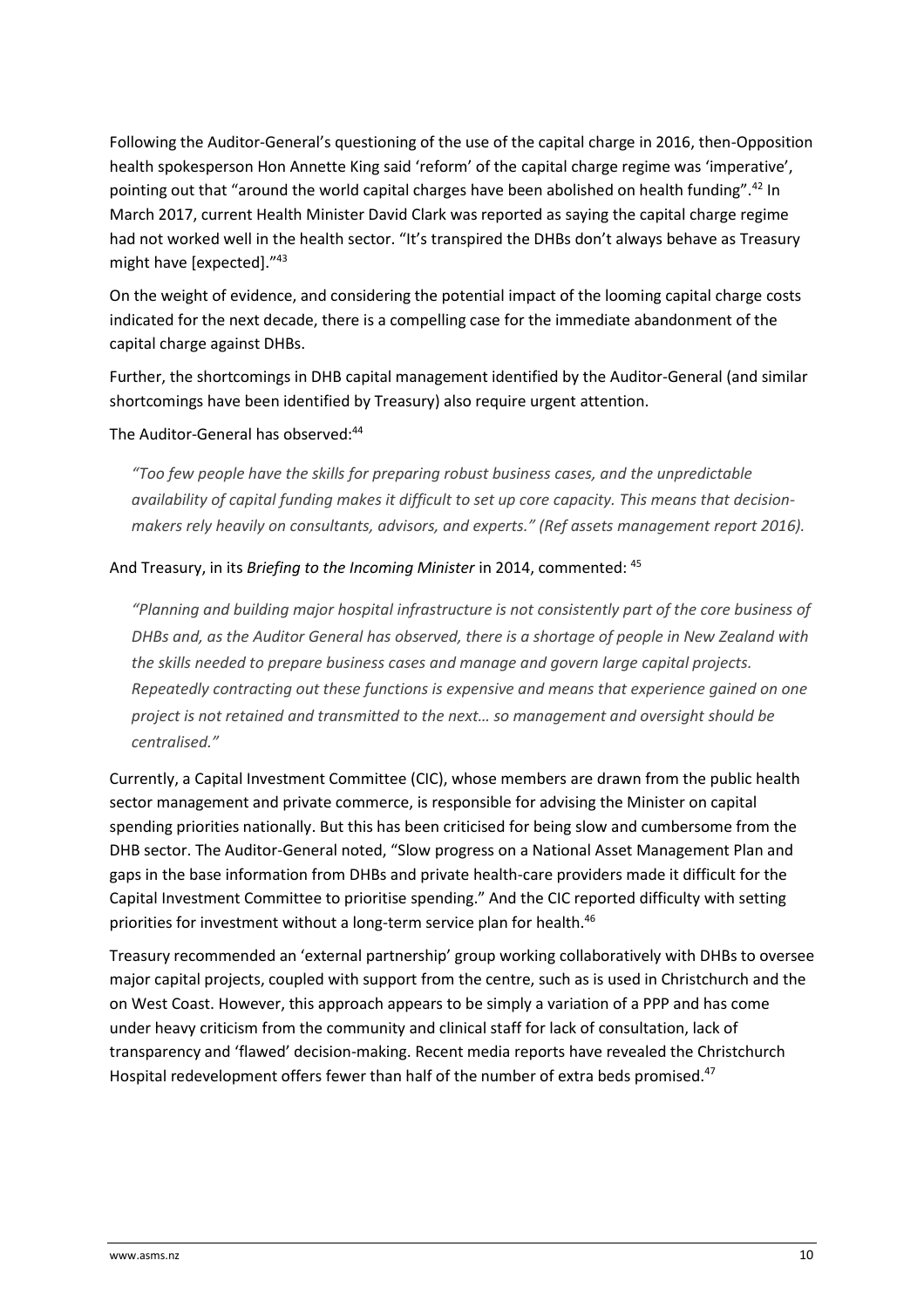A more radical proposal suggested by some commentators is to place the ownership of DHB hospitals into a central Crown agency with the necessary governance and capital management expertise. It would receive capital funding for new hospitals, bear the costs of depreciation, and would be responsible for long-term planning for public hospitals. The critical aspect of such a proposal would be a process of thorough and robust engagement with DHB boards, clinical staff and the community, providing needs assessment plans. In essence, it would be a partnership bringing together the experts in capital management and planning with the experts in health care and the knowledge of those who receive the care, backed by the government as funder.<sup>48</sup>

The seriously deteriorating state of some of public hospital buildings revealed through many media reports, along with forecast capital spending needs, calls for not only an urgent debate on the impact of the capital charge on DHB finances and services, but also on the way our public health service capital assets are planned and managed.

## **Conclusion**

The capital charge on DHBs is creating inefficiencies in capital management leading to significant additional costs and safety risks in service delivery. The capital charge is also leading DHBs to turn to private funding to either partially or fully finance impending capital projects such as through publicprivate partnerships (PPPs) or private finance initiatives (PFIs), which have been shown overseas to lead to crippling long-term costs to public health services.

To avoid these additional costs to a health services which are already struggling to meet increasing health needs, the capital charge should be abolished, and loan funding from the Crown reinstated.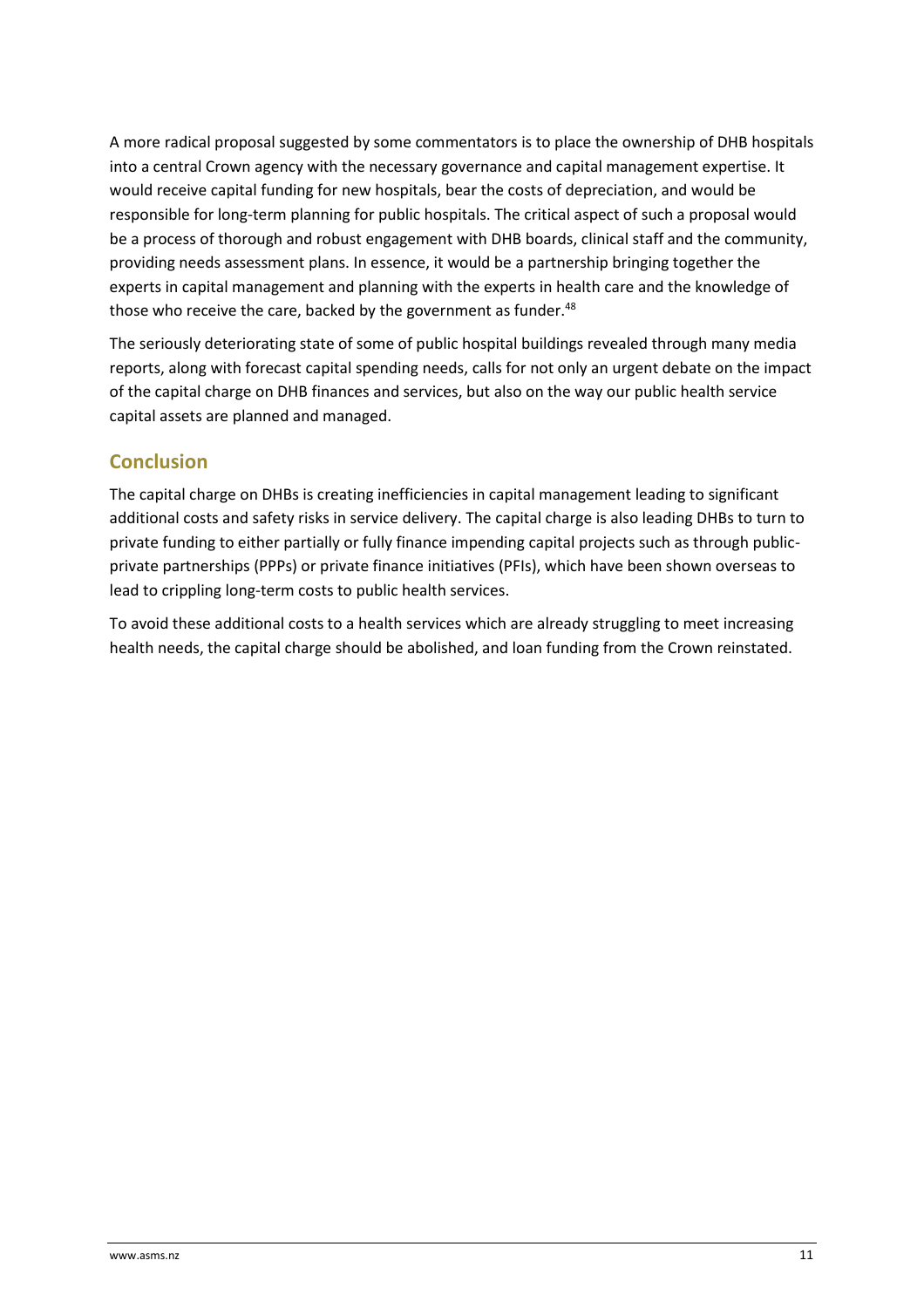#### **References**

Ministry of Health. Schedule 3: DHB Provider Arm Financial Performance for the period ending 30 June 2017 (audited).

Waikato District Health Board. Meeting of the WDHB: Agenda, 22 March 2017.

<sup>3</sup> Ministry of Health. Information received under the Official Information Act, 9 March 2018.

 PricewaterhouseCooper. *Canterbury District Health Board: Stage 2 Financial Review*. A report prepared for the Ministry of Health. Wellington, 2016.

 Ministry of Health. Dunedin Hospital Redevelopment Project. Available: [https://www.health.govt.nz/our-work/hospital](https://www.health.govt.nz/our-work/hospital-redevelopment-projects/dunedin-hospital-redevelopment-project)[redevelopment-projects/dunedin-hospital-redevelopment-project](https://www.health.govt.nz/our-work/hospital-redevelopment-projects/dunedin-hospital-redevelopment-project)

 B Rosenberg, L Keene. *Did the 2017 Budget Provide Enough for Health?* Working Paper on Health, 2017, NZCTU/ASMS. Available:

Auditor-General. *District health boards' response to asset management requirements since 2009*, 2016.

Auditor-General. *Health Sector: Results of the 2015/15 Audits*, 2016.

Ministry of Health. Schedule 7: DHB Provider Arm Financial Performance for the period ending 30 June 2017 (audited).

<sup>10</sup> Hon G Robertson. Response to Parliamentary Oral Question No. 1, 29 November 2017. Hansard, 2017.

Treasury NZ. *District Health Board Financial Performance to 2016 and 2017 Plans*, 2017.

Auditor-General. *District health boards' response to asset management requirements since 2009*, 2016.

Ibid

 Sapere Research Group. *Strategic Assessment: Investment in infrastructure to support ongoing provision of hospital services in Dunedin:* Report prepared for Capital Investment Committee, 2016.

 F Memarzadeh. *The Environment of Care and Health Care-Associated Infections*, American Society for Healthcare Engineering of the American Hospital Association, 2011.

D Campbell. Bill for urgent repairs at NHS hospitals reaches almost £1bn. *The Guardian*, 3 October 2017.

 M Robinson. Capital charges and capital expenditure decisions in core government. *Journal of Public Budgeting, Accounting and Financial Management*;10(3):354-74.

A Pollock, D Gaffney. Capital charges: A tax on the NHS. *BMJ* 1998;317:157-8.

 CF First Boston. *Structural, organisational and legislative issues relating to the reform of public health care providers*: Report to the National Interim Provider Board. Wellington, 1992.

 D Heald, A Dowdall. Capital Charging as a VFM Toll in Public Services, *Financial Accountability and Management*, 15 (3) and (4), August/November 1999, 0267-4424.

<sup>21</sup> Treasury NZ. Treasury OIA Information for Release, 2016:42.

Treasury NZ. Treasury Report: *DHB Capital Charge Rules - Incentives for Surpluses and Deficits*. Wellington, 2012.

<sup>23</sup> Treasury NZ. Treasury OIA Information for Release, 2016:208.

Treasury NZ. Treasury Instructions, 2017:34-36.

<sup>25</sup> PricewaterhouseCooper (2016).

Sapere (2016).

NZ Treasury. *Public Sector Discount Rates or Cost Benefit Analysis*, July 2008.

 J Creedy, H Passi. *Public Sector Discount Rates: A comparison of alternative approaches*, NZ Treasury Working Paper 17/02, 2017.

Ibid.

<sup>30</sup> Pollock (1998).

T Hunter. How fake costs fuel DHB deficits. *National Business Review* 2017 6 October 2017.

Ibid.